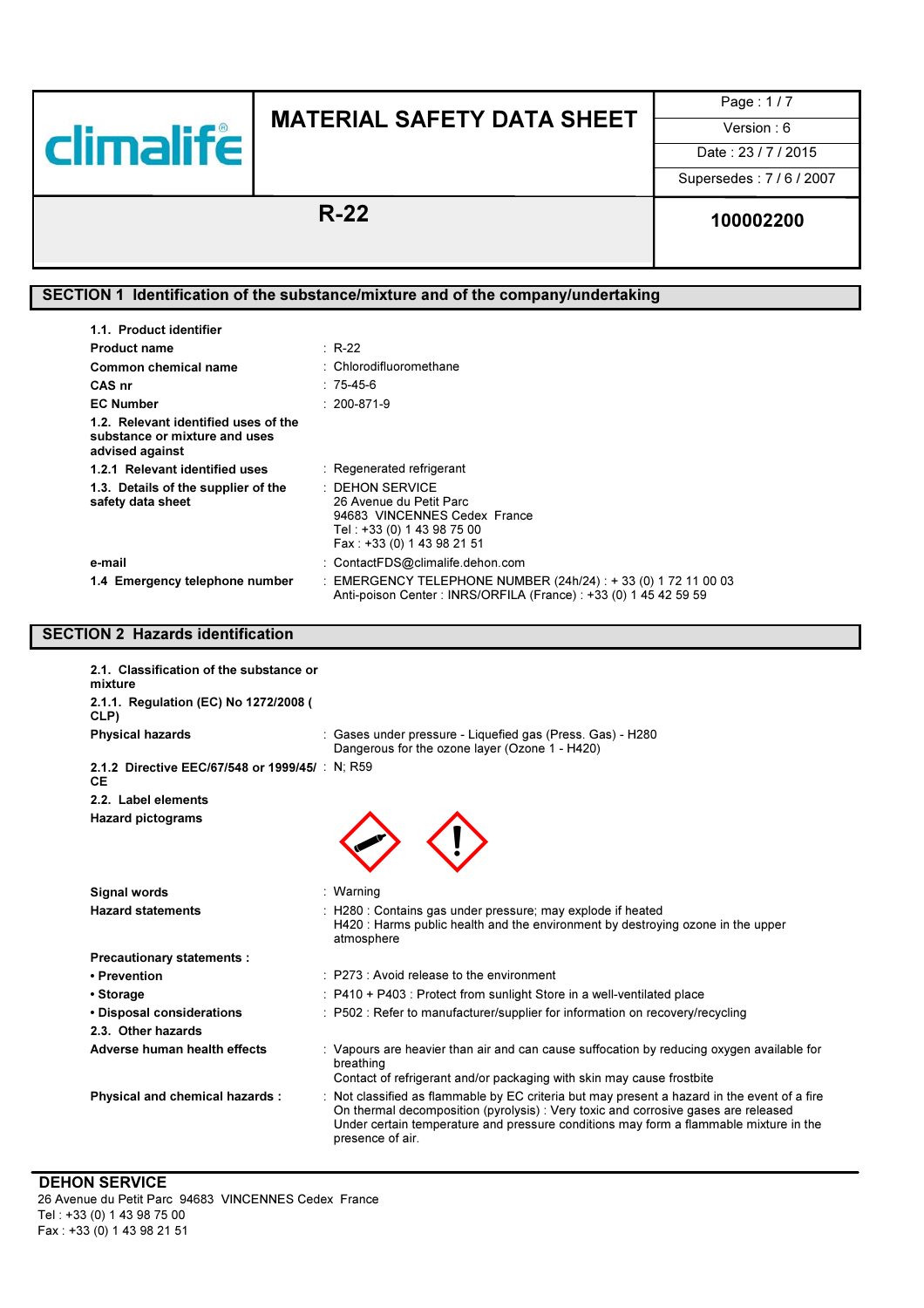

Page : 2 / 7

Date: 23/7/2015

Supersedes : 7 / 6 / 2007

R-22 100002200

### SECTION 2 Hazards identification (continued)

### SECTION 3 Composition/information on ingredients

| 3.1./3.2. Substance / Preparation | Substance. |               |           |          |                  |                                             |
|-----------------------------------|------------|---------------|-----------|----------|------------------|---------------------------------------------|
| Substance name                    | Contents   | <b>CAS No</b> | EC No     | Index No | <b>Ref REACH</b> | Classification                              |
| Chlorodifluoromethane             | 100 %      | 75-45-6       | 200-871-9 | -----    | 01-2119517587-31 | N; R59<br>--------------------------------- |
|                                   |            |               |           |          |                  | Liquefied gas;H280<br>Ozone 1: H420         |

### SECTION 4 First aid measures

| 4.1. Description of first aid measures                                                |                                                                                                                                                                                                                                                |
|---------------------------------------------------------------------------------------|------------------------------------------------------------------------------------------------------------------------------------------------------------------------------------------------------------------------------------------------|
| Inhalation                                                                            | : Move the affected person to the fresh air<br>Give artificial respiration if necessary<br>If breathing difficulties persist : Consult a doctor                                                                                                |
| Skin contact                                                                          | $\therefore$ In the event of contact with the liquid: treat resulting frostbite as a burn<br>Immediately remove contaminated clothing or footwear<br>Immediately rinse with plenty of water<br>If skin burns appear, call a doctor immediately |
| Eye contact                                                                           | : Rinse immediately and thoroughly, pulling the eyelids well away from the eye (15 minutes<br>minimum)<br>Consult an eye specialist immediately                                                                                                |
| Ingestion                                                                             | : Not specifically applicable (gas)                                                                                                                                                                                                            |
| 4.2. Most important symptoms and<br>effects, both acute and delayed                   |                                                                                                                                                                                                                                                |
| Acute symptoms                                                                        | : Narcotic effect<br>Headaches<br>Drowsiness<br><b>Dizziness</b><br>Loss of consciousness<br>Cardiac disorders                                                                                                                                 |
| 4.3. Indication of any immediate<br>medical attention and special<br>treatment needed | : Do not administer catecholamines                                                                                                                                                                                                             |

### SECTION 5 Fire-fighting measures

| 5.1. Extinguishing media                                       |                                                                                                                                                                                                                                                            |
|----------------------------------------------------------------|------------------------------------------------------------------------------------------------------------------------------------------------------------------------------------------------------------------------------------------------------------|
| Suitable extinguishing media                                   | : All extinguishing agents can be used                                                                                                                                                                                                                     |
| Unsuitable extinguishing media                                 | : None to our knowledge. If there is a fire close by, use suitable extinguishing agents                                                                                                                                                                    |
| 5.2. Special hazards arising from the<br>substance or mixture  |                                                                                                                                                                                                                                                            |
| <b>Specific hazards</b>                                        | : Pressure increase<br>Under certain temperature and pressure conditions may form a flammable mixture in the<br>presence of air<br>On thermal decomposition (pyrolysis): Release of fluoridated and chlorinated products.<br>Extremely toxic and corrosive |
| 5.3. Advice for firefighters<br>Specific fire fighting methods | : Cool down the containers exposed to heat with a water spray                                                                                                                                                                                              |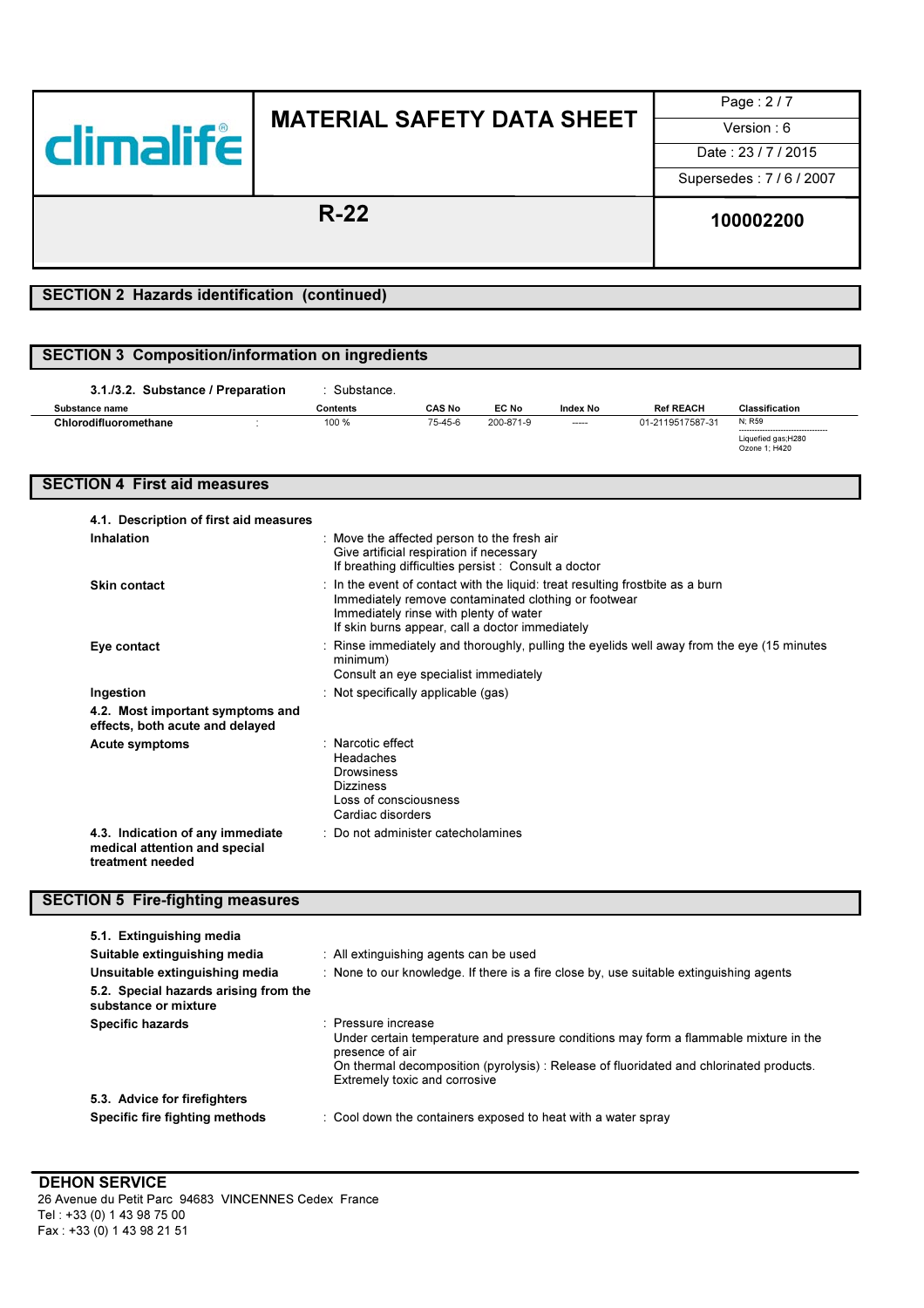|                                                                              |                                                                                                                                                                        | Page: 3/7            |
|------------------------------------------------------------------------------|------------------------------------------------------------------------------------------------------------------------------------------------------------------------|----------------------|
|                                                                              | <b>MATERIAL SAFETY DATA SHEET</b>                                                                                                                                      | Version: 6           |
| <b>climalife</b>                                                             |                                                                                                                                                                        | Date: 23/7/2015      |
|                                                                              |                                                                                                                                                                        | Supersedes: 7/6/2007 |
|                                                                              | $R-22$                                                                                                                                                                 | 100002200            |
|                                                                              |                                                                                                                                                                        |                      |
| <b>SECTION 5 Fire-fighting measures (continued)</b>                          |                                                                                                                                                                        |                      |
| <b>Protection of fire-fighters</b>                                           | : Self-contained breathing apparatus<br>Complete protective clothing                                                                                                   |                      |
| <b>SECTION 6 Accidental release measures</b>                                 |                                                                                                                                                                        |                      |
| equipment and emergency procedures                                           | 6.1. Personal precautions, protective : Avoid contact with skin and eyes<br>Do not breathe vapours<br>Do not smoke<br>Stop the leak.<br>Remove all sources of ignition |                      |
| 6.2. Environmental precautions                                               |                                                                                                                                                                        |                      |
| 6.3. Methods and material for<br>: Mechanically ventilate the spillage area. |                                                                                                                                                                        |                      |
|                                                                              |                                                                                                                                                                        |                      |
| containment and cleaning up<br>6.4 Reference to other sections               | : For further information refer to section 8 "Exposure controls/personal protection"                                                                                   |                      |
| <b>SECTION 7 Handling and storage</b>                                        |                                                                                                                                                                        |                      |
| 7.1. Precautions for safe handling                                           |                                                                                                                                                                        |                      |
| <b>Technical measures</b>                                                    | : Ventilation                                                                                                                                                          |                      |
| <b>Precautions</b>                                                           | : Do not breathe vapour<br>Smoking is forbidden<br>Avoid contact with:<br>- hot surfaces                                                                               |                      |
| <b>Industrial hygiene</b>                                                    | : Do not drink, eat or smoke in the workplace                                                                                                                          |                      |
| 7.2. Conditions for safe storage,<br>including any incompatibilities         |                                                                                                                                                                        |                      |
| <b>Storage conditions</b>                                                    |                                                                                                                                                                        |                      |
| - Recommended                                                                | : Keep the container hermetically sealed<br>Store:<br>- in a cool, well-ventilated area<br>- away from any source of ignition<br>- away from any source of heat        |                      |
| Incompatible products                                                        | : Powdered metals<br>Flammable materials                                                                                                                               |                      |
| <b>Packaging materials</b>                                                   |                                                                                                                                                                        |                      |
| - Recommended                                                                | : Original packaging<br>Ordinary steel                                                                                                                                 |                      |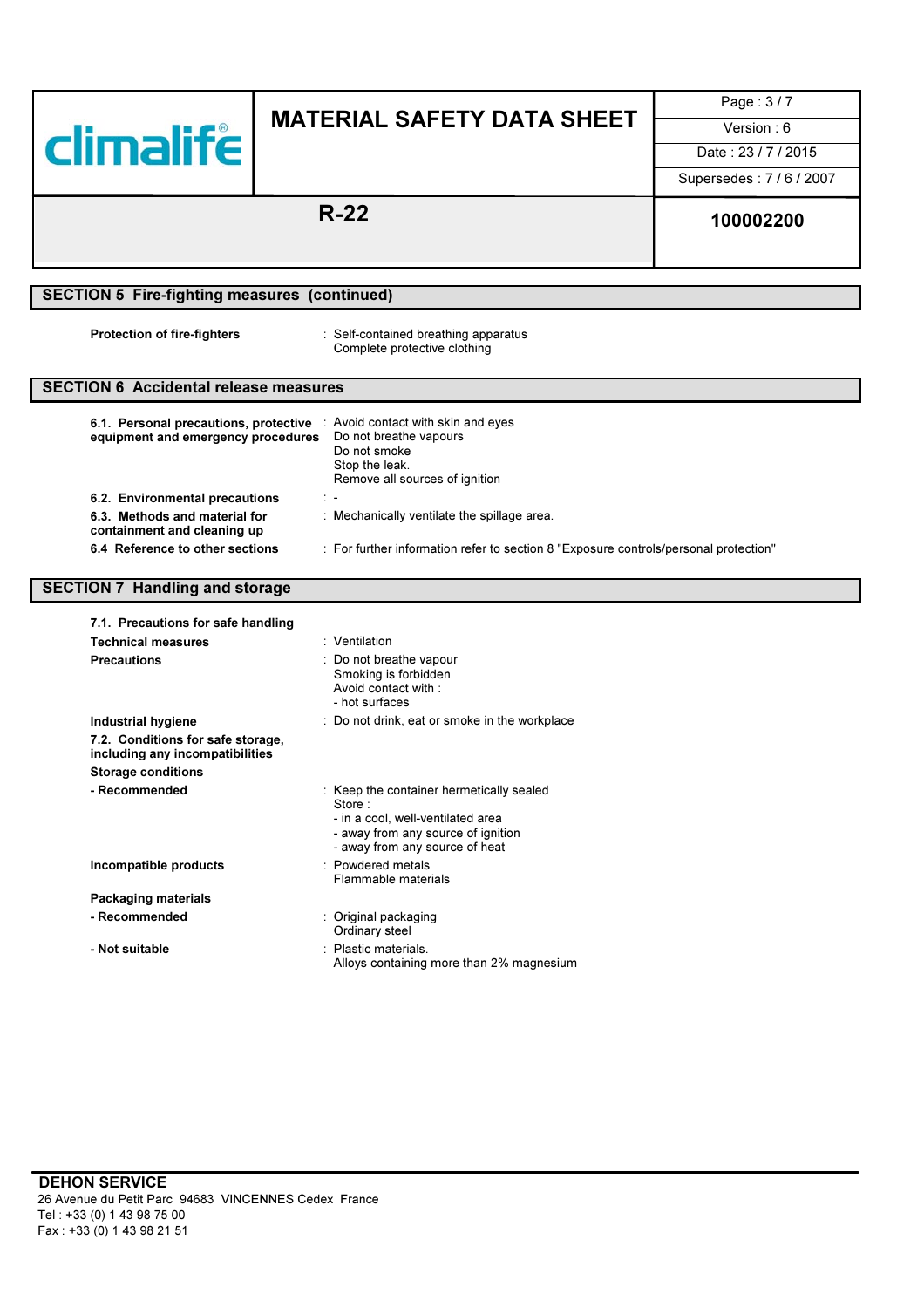

Page : 4 / 7

Date: 23 / 7 / 2015

Supersedes : 7 / 6 / 2007

# R-22 100002200

### SECTION 8 Exposure controls/personal protection

| 8.1. Control parameters<br><b>Engineering measures</b><br>8.1.1. Occupational Exposure Limits | : Ensure good ventilation of the work station<br>: Chlorodifluoromethane: European Union: VME $(8h; mg/m^3)$ : 3600<br>Chlorodifluoromethane: European Union: VME (8h; ppm): 1000<br>Chlorodifluoromethane: USA (NIOSH): REL - TWA (8h; mg/m <sup>3</sup> ): 3500<br>Chlorodifluoromethane: USA (NIOSH): REL - TWA (8h; ppm): 1000 |
|-----------------------------------------------------------------------------------------------|------------------------------------------------------------------------------------------------------------------------------------------------------------------------------------------------------------------------------------------------------------------------------------------------------------------------------------|
| 8.2. Exposure controls                                                                        |                                                                                                                                                                                                                                                                                                                                    |
| <b>Personal protection:</b>                                                                   |                                                                                                                                                                                                                                                                                                                                    |
| - Respiratory protection                                                                      | : In a confined area : Mask with AX canister<br>In the event of insufficient ventilation: Self-contained breathing apparatus (ARI)<br>Vapours are heavier than air and can cause suffocation by reducing oxygen available for<br>breathing                                                                                         |
| - Hand protection                                                                             | : Leather protective gloves<br>Nitrile-rubber protective gloves                                                                                                                                                                                                                                                                    |
| - Eye protection                                                                              | : Sealed safety goggles with side shields                                                                                                                                                                                                                                                                                          |
| - Skin protection                                                                             | : Majority cotton clothing                                                                                                                                                                                                                                                                                                         |

### SECTION 9 Physical and chemical properties

| 9.1. Information on basic physical and<br>chemical properties               |                                                   |
|-----------------------------------------------------------------------------|---------------------------------------------------|
| 9.1.a. Appearance                                                           |                                                   |
| <b>Physical state</b>                                                       | : Liquefied gas                                   |
| Colour                                                                      | : Colourless                                      |
| 9.1.b. Odour                                                                | : ethereal.                                       |
| 9.1.c. Odour threshold                                                      | $:$ No data                                       |
| $9.1.d.$ pH                                                                 | : Not applicable                                  |
| 9.1.e. Melting point / Freezing point                                       | $: -160 °C$                                       |
| 9.1.f. Initial boiling point - boiling                                      | : $-40.8 °C$                                      |
| range                                                                       |                                                   |
| 9.1.g. Flash point                                                          | : None                                            |
| 9.1.h. Evaporation rate                                                     | $:$ No data                                       |
| 9.1.i. Flammability                                                         | $:$ Non flammable.                                |
| 9.1.j. Explosion limits (lower - upper) : Not applicable                    |                                                   |
| 9.1.k. Vapour pressure                                                      | $\cdot$ 9.1 bar at 20 °C.                         |
|                                                                             | 19.4 bar at 50 °C                                 |
| 9.1.I. Vapour density                                                       | : No data                                         |
| 9.1.m. Density                                                              | : 1213 kg/m <sup>3</sup> at 20 °C                 |
| 9.1.n. Solubility                                                           |                                                   |
| -in water                                                                   | : 3 g/l at 25 $^{\circ}$ C                        |
| 9.1.o. Partition coefficient: n-octanol /: 1.13 (log Pow) at 25 °C<br>water |                                                   |
| 9.1.p. Auto-ignition temperature                                            | $:$ No data                                       |
| 9.1.q. Thermal decomposition                                                | : 480 °C                                          |
| 9.1.r. Viscosity                                                            | : Not applicable                                  |
| 9.1.s. Explosive Properties                                                 | : Not explosive material according to EC criteria |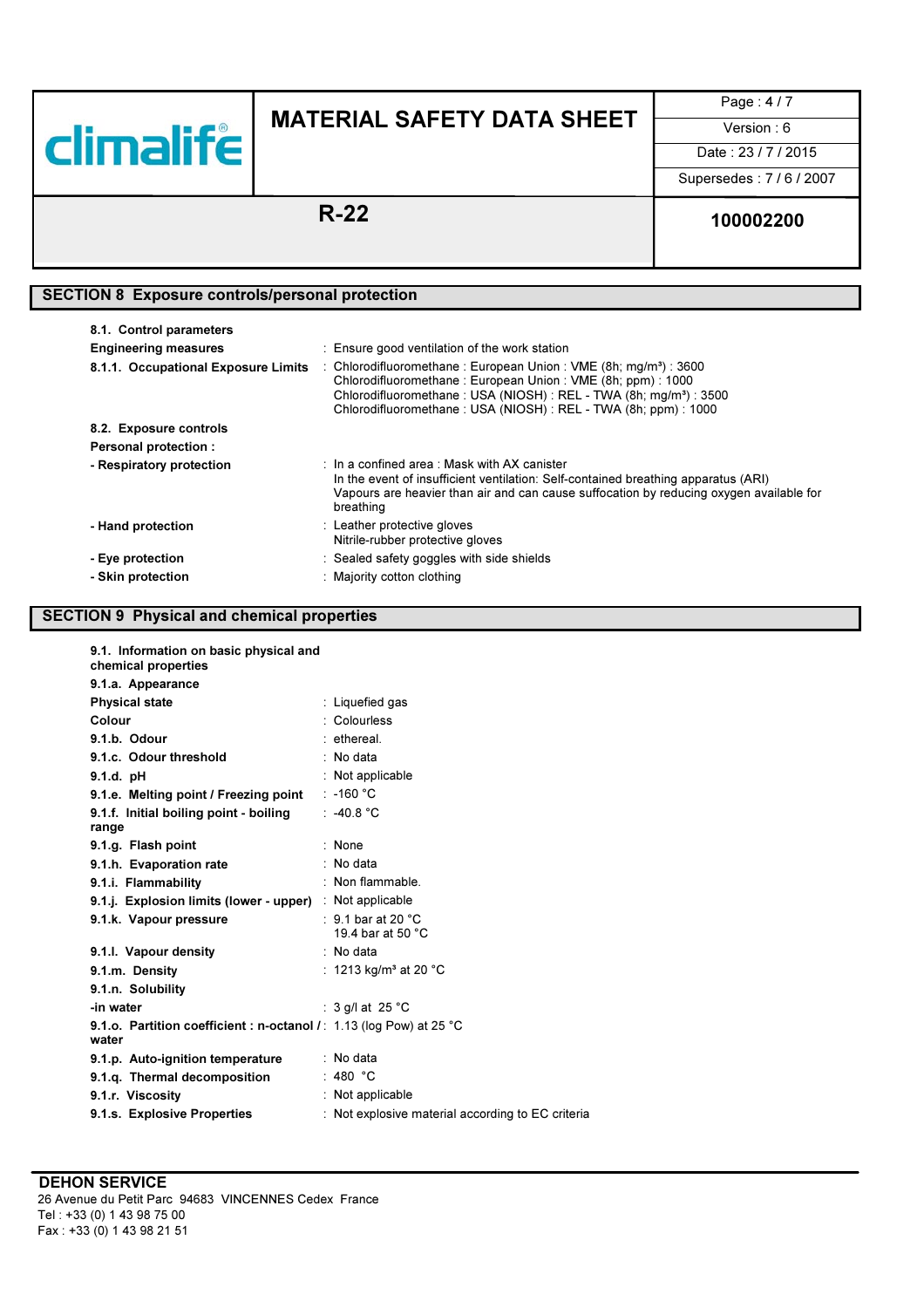

Page : 5 / 7

Date: 23/7/2015

Supersedes : 7 / 6 / 2007

# R-22 100002200

## SECTION 9 Physical and chemical properties (continued)

- 
- 9.1.t. Oxidising properties : Non oxidizing material according to EC criteria
- 9.2. Other information

### SECTION 10 Stability and reactivity

| 10.1. Reactivity                            | $\mathbb{R}$                                                                                                                        |
|---------------------------------------------|-------------------------------------------------------------------------------------------------------------------------------------|
| 10.2. Chemical stability                    | : Stable at ambient temperature and under normal conditions of use                                                                  |
| 10.3. Possibility of hazardous<br>reactions | : Reacts violently with : - chlorine : Ignition risk (Under certain temperature and pressure<br>conditions)                         |
| 10.4. Conditions to avoid                   | : High temperature<br>Open flame<br>Light (daylight).                                                                               |
| 10.5. Incompatible materials                | $\therefore$ - chlorine<br>- alkaline earth metals.<br>- alkali metals<br>- powdered metals                                         |
| 10.6. Hazardous decomposition<br>products   | : On thermal decomposition (pyrolysis), releases :<br>Hydrogen fluoride<br>Hydrogen chloride<br>Phosgene<br>Carbon oxides (CO, CO2) |

### SECTION 11 Toxicological information

| 11.1. Information on toxicological<br>effects |                                                                                                                 |
|-----------------------------------------------|-----------------------------------------------------------------------------------------------------------------|
| <b>Acute toxicity</b>                         |                                                                                                                 |
| On ingredients                                |                                                                                                                 |
| Chlorodifluoromethane                         | : Rat inhalation $LCS0$ [ppm/4h] : 22000                                                                        |
| <b>Skin corrosion/irritation</b>              | : Not irritating to skin                                                                                        |
| Serious eye damage/irritation                 | : Not irritating to eyes                                                                                        |
| Respiratory or skin sensitization             | : No information available                                                                                      |
| Germ cell mutagenicity                        | : No mutagenic effect                                                                                           |
| Carcinogenicity                               | : No carcinogenic effect                                                                                        |
| <b>Reproductive toxicity</b>                  | : No teratogenic effect                                                                                         |
| <b>STOT-single exposure</b>                   | : No specific data                                                                                              |
| STOT-repeated exposure                        | : No specific data                                                                                              |
| <b>Aspiration hazard</b>                      | $:$ Not applicable                                                                                              |
| Other information                             | : Contact with liquefied gas may cause frostbite.<br>Contact with liquefied gas may cause severe ocular lesions |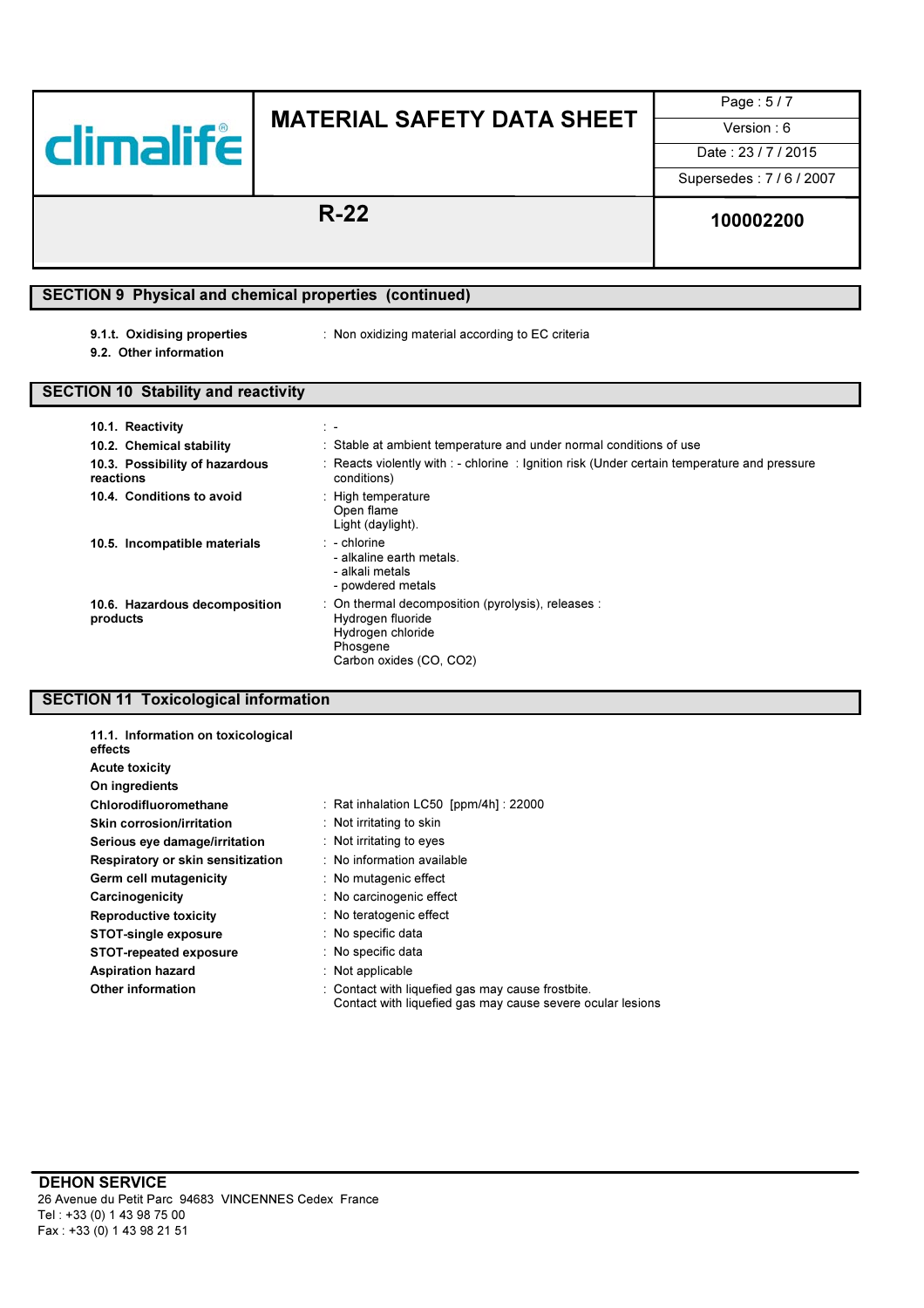

# MATERIAL SAFETY DATA SHEET  $\overline{\qquad \qquad \quad \text{Version: 6}}$

Page : 6 / 7

Date: 23/7/2015

Supersedes : 7 / 6 / 2007

# R-22 100002200

### SECTION 12 Ecological information

| 12.1. Toxicity                              |                                                                                                        |
|---------------------------------------------|--------------------------------------------------------------------------------------------------------|
| Effects on the aquatic environment          |                                                                                                        |
| On ingredients                              |                                                                                                        |
| Chlorodifluoromethane                       | : 48 Hours - LC50 - Daphnia magna [mg/l] : 433                                                         |
|                                             | : 96 Hour - EC50 - Algae [mg/l] : 377.6                                                                |
| 12.2. Persistence and degradability         |                                                                                                        |
| <b>Biodegradability</b>                     | : Water: Not readily biodegradable<br>0 % biodegradation after 28 days<br>Air: Half-life = $8.4$ years |
| 12.3. Bioaccumulative potential             |                                                                                                        |
| Octanol/water partition coefficient         | $:~1.08$ - 1.13<br>Low bioaccumulation potential                                                       |
| 12.4. Mobility in soil                      |                                                                                                        |
| <b>Volatility</b>                           | : Rapid evaporation : Half-life = 2.7 h<br>Air: Henry's constant: 26 kPa.m3/mol                        |
| Adsorption/desorption:                      | : In soil and sediments : $log KOC : 1.8$                                                              |
| 12.5. Results of PBT and vPvB<br>assessment | $\mathbb{R}$                                                                                           |
| 12.6. Other adverse effects                 |                                                                                                        |
| Ozone depletion potential                   | : Dangerous for the ozone layer.<br>ODP $(R11=1) = 0.055$                                              |
| <b>Greenhouse effect</b>                    | : HGWP (R11=1) = 0.33<br>$GWP (CO2=1) = 1500$                                                          |

### SECTION 13 Disposal considerations

| 13.1. Waste treatment methods<br><b>CONTAMINATED PACKAGING:</b> |                                                                                                                                     |
|-----------------------------------------------------------------|-------------------------------------------------------------------------------------------------------------------------------------|
| <b>Destruction/Disposal</b>                                     | : Reuse or recycle following decontamination.<br>Destroy at an authorised site                                                      |
| <b>NOTE</b>                                                     | : The user's attention is drawn to the possible existence of specific european, national or local<br>regulations regarding disposal |

### SECTION 14 Transport information

| 14.1. UN number                  | $\therefore$ UN 1018                           |
|----------------------------------|------------------------------------------------|
| 14.2. UN proper shipping name    | : CHLORODIFLUOROMETHANE (REFRIGERANT GAS R 22) |
| 14.3. Transport hazard class(es) |                                                |
| Rail/road (RID/ADR)              | : Class : $2$                                  |
| Sea transport                    | : Class: $2.2$                                 |
| Air transport (OACI/IATA)        | : Class: $2.2$                                 |
| Hazard Label(s)                  | : 2.2                                          |
|                                  |                                                |